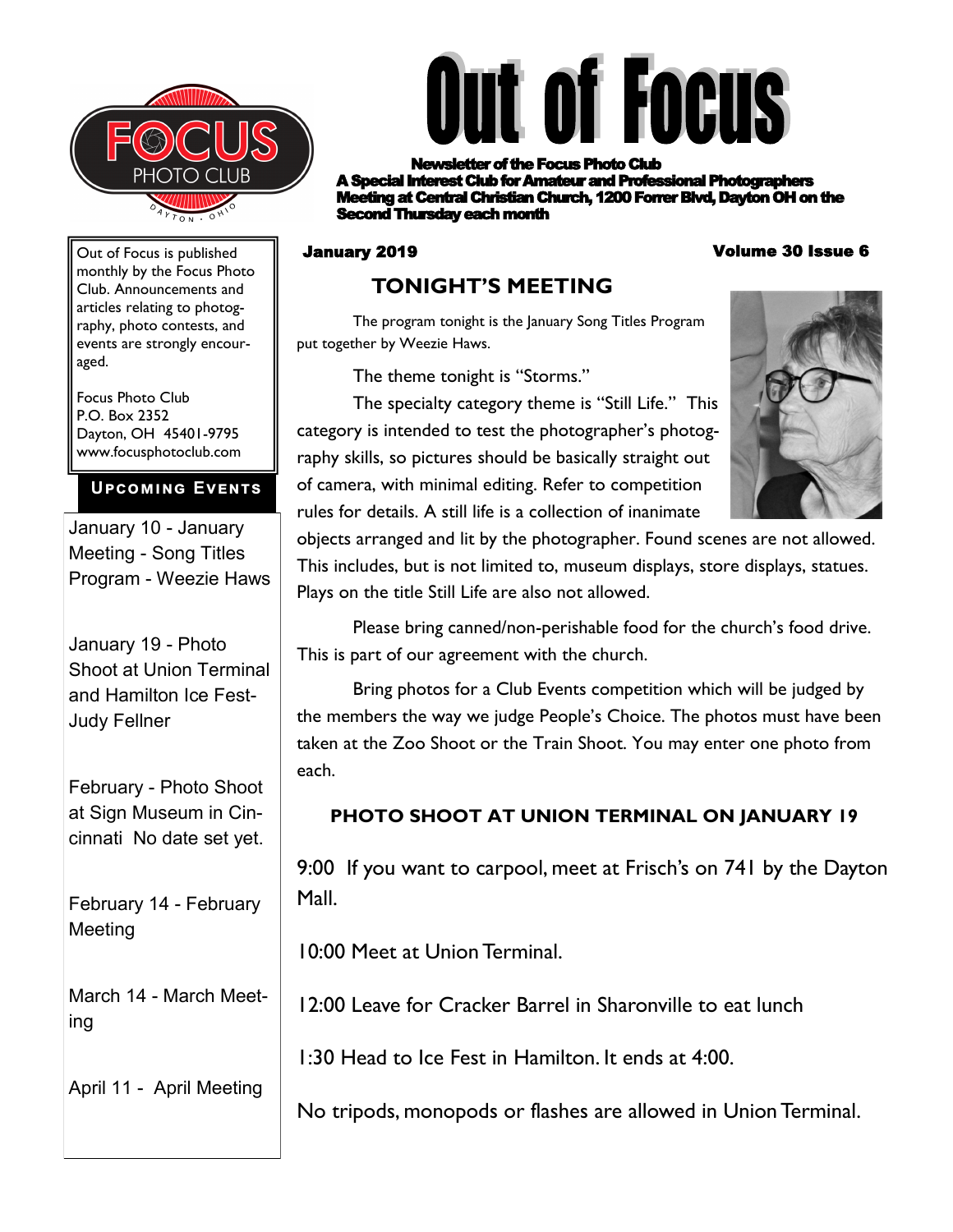# PRESIDENT'S **CORNER**

Happy New Year! 2019 is underway, and in case you haven't noticed, we have yet to have a good snowfall to photograph. Well, we DO live in Ohio, so who knows?

We have an event January 19, which is a club visit to Cincinnati Union Terminal. Opens at 10 AM. We will do lunch after our visit,

and then we can proceed to Hamilton to visit the Ice Fest.

You do have to pay for parking at the Museum Center, but admission to the terminal is free. Most attractions inside have an admission charge if you want to view.

A big rule, and I called about this on Sunday to verify, is NO TRIPODS OR MON-OPODS and NO FLASH. You will be approached and asked to not use. I know this from previous experience.

(Ice Fest is obviously weather-dependent. Two years ago it was in the 50's, and most participants cancelled. If the weather is very warm, it probably will be a no-go as this is all outdoors).

This month is a food drive for the church, so make sure you bring a few nonperishable items to donate!

Also, bring a mounted print from any club event this past year to enter for Peoples Choice. And after the meeting, we will offer a critique session for anyone who brings a competition print.

Anyone considering becoming a board member for the upcoming year can volunteer!

Dick Fox

 Welcome new members. Just a few words about Digital ( aka Projected) competition. We use Photocontestpro.com to submit our digital format pictures. If all goes right, you should have an account created, using the email you gave us, within two weeks. Once created you will receive an email from Moskowitz and Associates with your credentials with your information.

If you have questions, please email digitalcompetition@focusphotoclub.com.

 If you do not have an email address, there are several free sites. Please check that all is OK with your account at least one week prior to the due date. Notify us of problems using digitalcompetition@focusphotoclub.com.

If you wait till the last minute to notify us of problems, we cannot guarantee that you will be able to compete digitally that month. Nancy Christolear, Digital Competition VP

#### **PROUD MOMENT**

Club member Steve Weaver had this photo selected for juried Works on Paper exhibit, opening on the 14th at the Rosewood Center in Kettering. The show was open to all artists working in any media that utilizes paper in the finished work. Steve is also in the running for a cash award to be presented on the 20th.



| <b>Executive Board 2018-2019</b> |                        |          |                            |  |
|----------------------------------|------------------------|----------|----------------------------|--|
|                                  |                        |          |                            |  |
| President                        | <b>Richard Fox</b>     | 477-7826 | Richardfox@att.net         |  |
|                                  |                        |          |                            |  |
| Admin VP                         | <b>Tom Entingh</b>     | 610-8953 | tomcathinks@yahoo.com      |  |
| <b>Competition VP</b>            | <b>Tim Highley</b>     | 212-5410 | HighleyT@yahoo.com         |  |
| Dig. Comp VP                     | Nancy Chris-           |          | digitalcompeti-            |  |
|                                  | tolear                 |          | tion@focusphoto.com        |  |
| Secretary                        | <b>Kathy Moore</b>     | 839-5580 | gsdzr4me@gmail.com         |  |
| Treasurer                        | Joyce Willis           | 836-3656 | Joycewillisphoto@gmail.com |  |
| Historian                        | Julie Lucht            | 408-0775 | Juliealucht@gmail.com      |  |
| Program Chair                    | Louise Haws            | 231-2498 | wtchymlh@hotmail.com       |  |
| <b>PR/News</b>                   | Pat McCarthy           | 417-4124 | Patmcbirder@woh.rr.com     |  |
| Hospitality                      | <b>Judy Fellner</b>    | 291-2648 | judyfellner1@aol.com       |  |
| Webmaster                        | Susan Willin           | 369-4169 | Susanwillin@gmail.com      |  |
| Co-founder                       | Nancy Roach            |          | In Memoriam                |  |
| Co-founder                       | <b>Brook Brandewie</b> |          | In Memoriam                |  |
| Liaison                          | John Murphy            | 224-9090 | Murphy02@sbcglobal.net     |  |

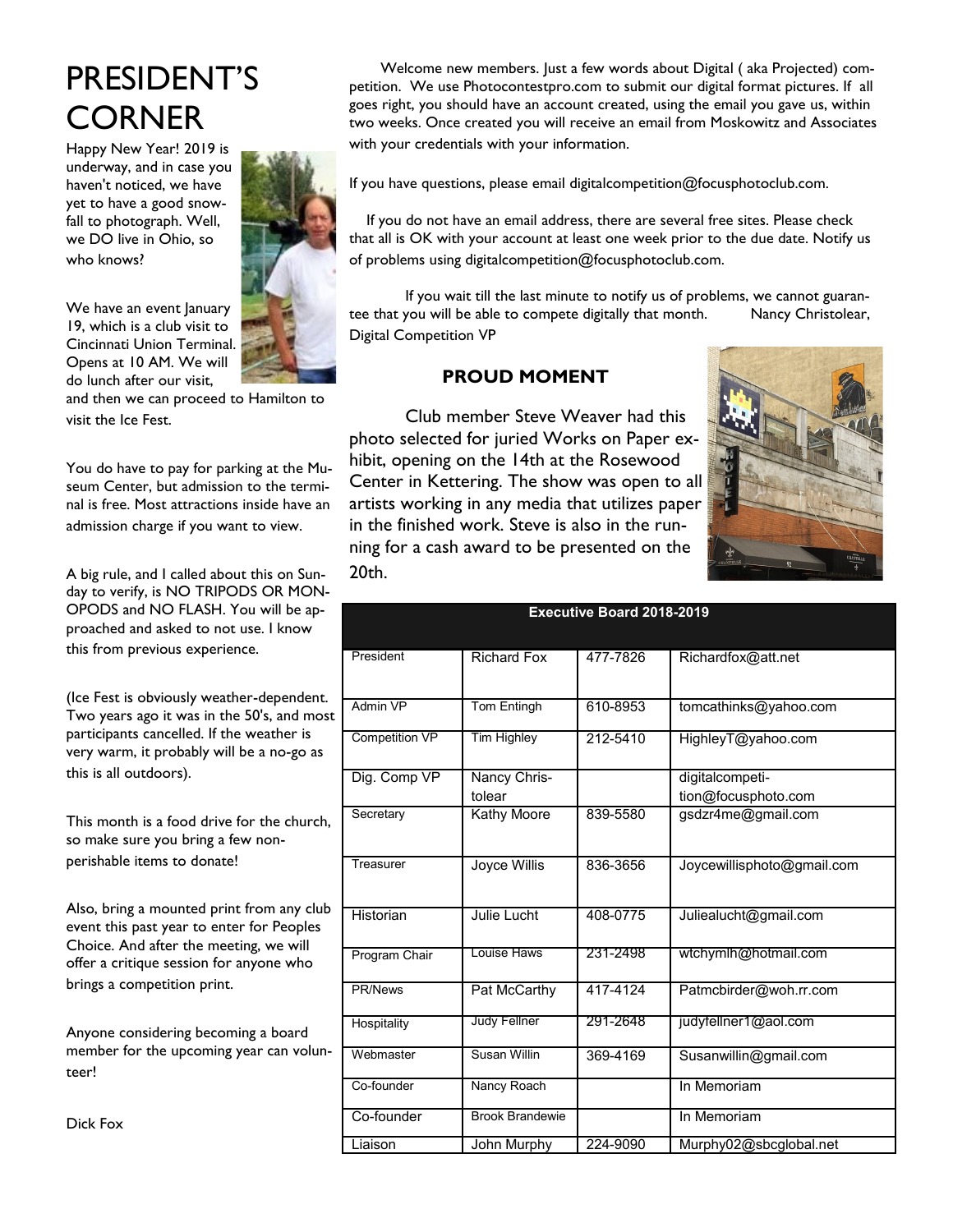#### **GUIDELINES**

 Competition is open to all paid-up members of Focus Photo Club (dues must be current one week prior to competition.) Entry deadline is 7:10 p.m. on meeting night. Each member may submit 3 entries, no more than 1 photo in any one category. Competition rules can be found in the Constitution. Projected entries must be uploaded by midnight of the

### **MEMBER GALLERIES on CLUB WEBSITE**

 If you haven't already checked out the Member Galleries on our Focus Photo Club Website, you're in for a treat. A number of our members have a selection of their photos on the website for people to view. There is some beautiful work being highlighted here.

 If you don't have a photo gallery on the website, send the link to your photo website to Susan.Willin1@gmail.com .

#### FOOD DRIVE for CHURCH

Our agreement with the church includes having four food drives. The next will be in January. Please bring a couple of items of canned food or other nonperishable food.

#### **NEWSLETTER INFO**

Please e-mail me any information you have for the newsletter. That include good news, like awards you've won, photos you've had published, and exhibits you're participating in. I can also use information about local photography events, contests or exhibits that might be of interest to the members. It's your input that makes my job easier and enables me to include information that is of interest to the members. Thanks! patmcbirder@woh.rr.com

### **EXHIBIT AT MURPHY'S BOOKSTORE**

It's time to switch out the prints on display at Murphy's Used Bookstore.

Photographers whose work will be featured this time are Ned Pennock, Pat McCarthy, Tina Hatfield, Scott Young and Stephen Goldberg.

We will meet at the store at noon on Saturday, January



12 to hang the new photos. Anyone is welcome to come hang or hang out!

Murphy's is located at 2852 Wilmington Pike, Kettering, Ohio, 45419.

### **FOCUS PHOTO ANNUAL AWARDS BANQET**

As usual, the annual Awards Banquet will be held on our meeting date in June. Since we've changed to the second Thursday, the Banquet will be on Thursday, June 13.

Again it will be held at the Presidential Banquet Center in Kettering. We have had it there for several years in a row and it has worked out very well for us.

More details will follow as the time draws nearer.



Photo from Last Year's Banquet